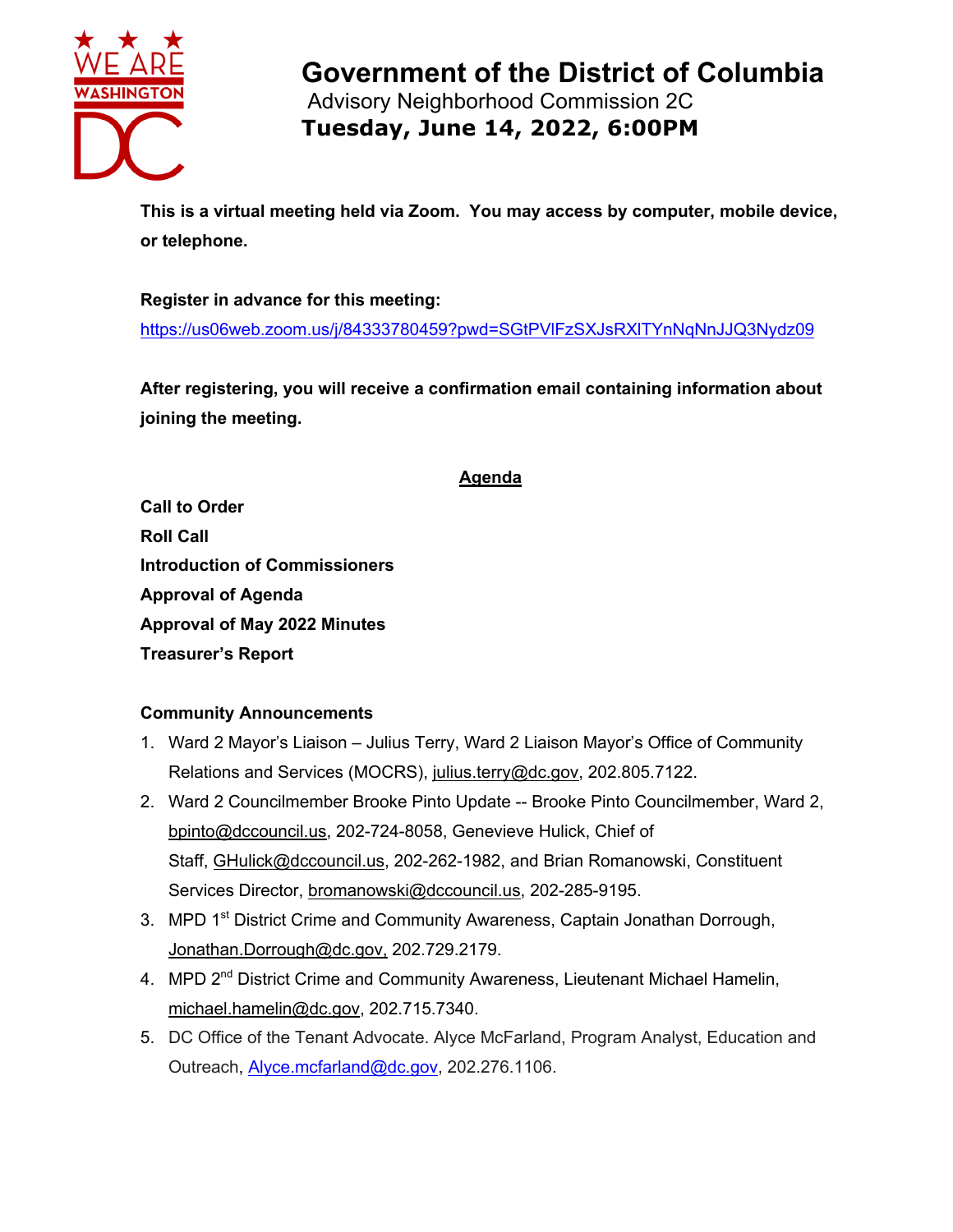#### **Local Events that Impact the Community**

#### **Alcoholic Beverage Licensing (ABRA)**

- 1. The Smith, TS5 Hospitality, LLC, 901 F ST NW (ABRA-103680) Resolution of concerns.
- 2. Yoso Hospitality LLC t/a Love, Makoto. New Retailer's Class C Restaurant with Stipulated License, 200 Massachusetts Avenue, NW, Suite 150, Matthew Minora, (202) 625-7700, mminora@malliosobrien.com.

#### **Transportation/Public Space**

#### **Planning, Zoning, Environment, and Historic Preservation**

- 1. WASAI, 716 7th ST NW. Installation of New Signage. *Charlene Tan, charlene.ene@gmail.com, 301.633.2065*
- 2. Bulldog, 713 H ST NW. Installation of New Signage. Ill Soo Shin, 703.898.6836.
- 3. Dos Toros Taqueria, 700 7<sup>th</sup> ST NW. Installation of New Signage. Lauren Brittany Wright, Founders Table Restaurant Group, **Iwright@founders-table.com.**
- 4. Taffer's Tavern, 700 6<sup>th</sup> ST NW. Installation of New Signage. Robert Carkin, 214.748.5944.

**Other**

#### **Meeting Adjourned**

**Next Meeting**

**July 14 2022, 6:00PM**

**ANC Commissioners and Website**